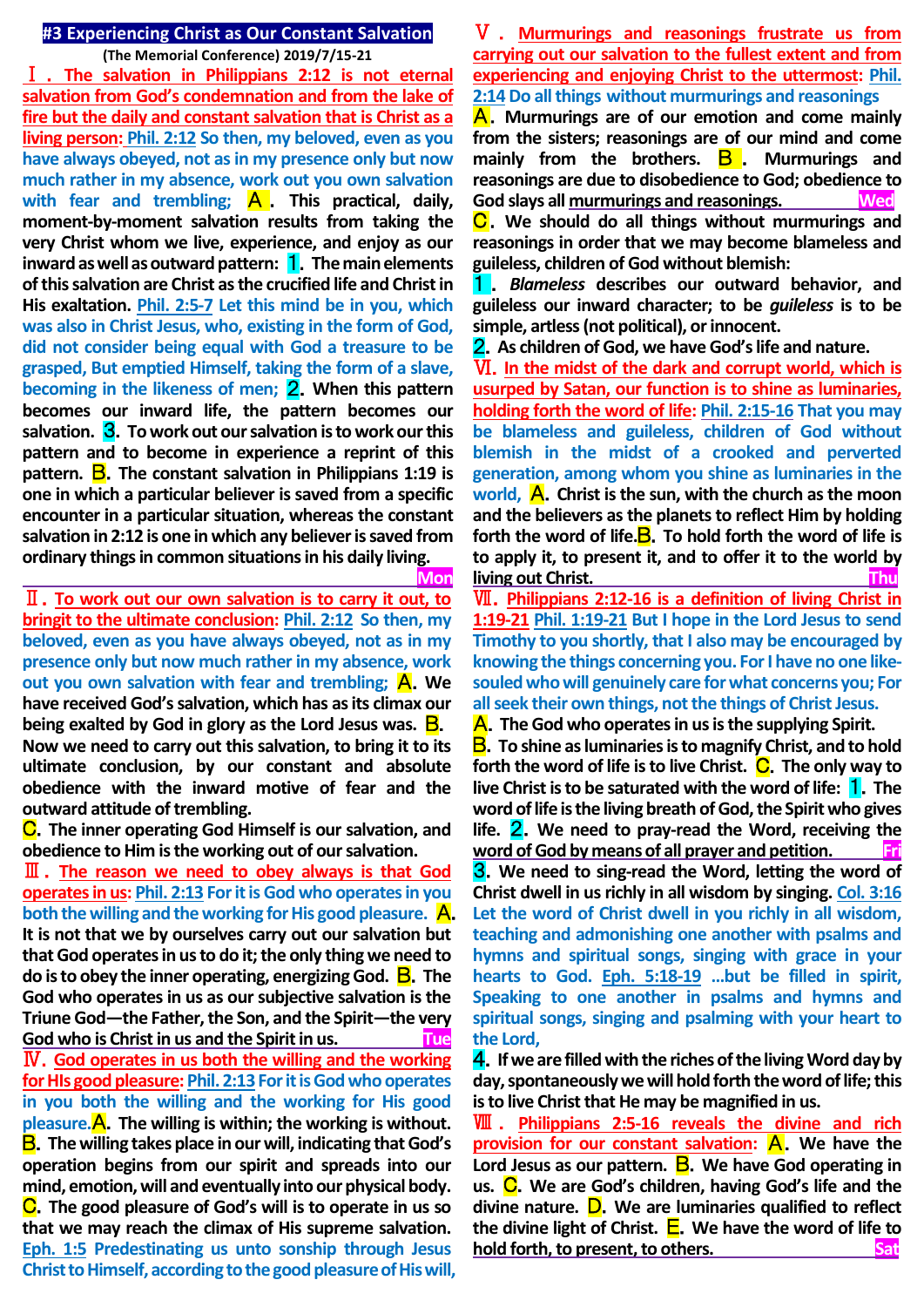# **Crucial Point**(1): Renew your consecration and work out **your own salvation in your business life for the building up of the church**

**OL1: Now we need to carry out this salvation, to bring it to its ultimate conclusion, by our constant and absolute obedience with the inward motive of fear and the outward attitude of trembling. OL2:The inner operating God Himself is our salvation, and obedience to Him is the working out of our salvation. Phil. 2:12 So then, my beloved, even as you have always obeyed, not as in my presence only but now much rather in my absence, work out you own salvation with fear and trembling; 13 For it is God who operates in you both the willing and the working for His good pleasure.**

**We may experience the operating God daily as our practical salvation. Whenever we cooperate with God operating in us, we enjoy salvation. God's operation becomes our salvation. Furthermore, this salvation is the reprint, the reproduction, of the pattern. When the pattern is reprinted in us, it becomes our salvation. The reprinting of the pattern is accomplished by God operating in us.** 

**To work out salvation is not to accomplish salvation. Rather, it is to carry out through continual obedience the salvation we have received. Paul's word about obedience in verse 12 answers to what he has previously said about Christ becoming obedient (v. 8). Avery striking aspect of Christ as our pattern is His obedience unto death, even the death of the cross. As God, Christ first took the major step of emptying Himself, of laying aside the expression of His deity. Then, having emptied Himself and having taken the form of a man, He humbled Himself. This self-humbling is particularly related to obedience. The Bible underscores the importance of obedience. For example, in 1 Samuel 15:22 we are told that to obey is better than sacrifice. We who have received Christ as the pattern of our salvation must learn to always obey with fear and trembling. Within we should have fear as the motive, and without we should have trembling as our attitude, an indication that we have no confidence in ourselves.**

**According to Philippians 2:13, God is operating in us. Our salvation is not merely an action; it is a living Person, the Triune God Himself, operating in us. The God Paul speaks of in verse 13 is the Triune God, the Father, the Son, and the Spirit. Application to young working saints/ graduate students**

**Apply Philipians2:12 "work out your own salvation with fear and trembling**" **to your business life or research life. Satan's sinful nature dwells in your flesh. And the soul that is dependent from your spirit becomes self and can be useful to God's purpose. Moreover, the environment that surrounds you is a crooked and perverted generation. So if you are not praying to be awakened, soon you will start the degraded living. That's why Paul has charged us to work out our own salvation by inward fear and outward trembling.**

**Many times, the important tasks at work are difficult to work out. But if your experience and enjoy Christ at work, you can break through by gaining Christ as wisdom, power and endurance etc. to work out tasks at your company. For this, you need to understand God's economy. Please consecrate yourself and your business life to the Lord. And experience the transformation by letting the Lord to**  **spread from your spirit into your mind and emotion in your soul and experience Christ in your business life for the building up of the church which is the focus of God's economy and not asking the blessing religiously for your business life. In this aspect, you can not deceive God by asking the blessing, claiming that you are putting God's economy first although you are actually putting your job first. God is not the One to be deceived. You need to be honest and pray like this: "Oh Lord Jesus, because I am lacking the consecration, I live for myself and I try to use Lord's blessing for myself. Please forgive my sins. I cannot keep such a living that is contrary to the Word of God. I rely on Your mercy and grace. Oh Lord, let me be submissive to the operating God within to work out salvation of my soul. That is for me to become a vital person who is filled with Christ to bring propagation and building to the church. If it is so, my need in my business life will be added in the line of God's economy".**

**Crucial Point**②**: In the midst of the dark and corrupt world, which is usurped by Satan, let the word of God dwell in us, overcome the occupation of this world, shine as luminaries, holding forth the word of life**

**OL1: We should do all things without murmurings and reasonings in order that we may become blameless and guileless, children of God without blemish. OL2: The God who operates in us is the supplying Spirit. OL3: To shine as luminaries is to magnify Christ, and to hold forth the word of life. Phil. 2:16 holding forth the word of life,**

**In Philippians 2:15 Paul refers to "children of God without blemish in the midst of a crooked and perverted generation." As children of God, we have God's life and nature. Being children of God with the divine life and nature, we are luminaries which reflect the light of the sun (Christ). As such, we are without blemish in the midst of a crooked and perverted generation. "Without blemish" is the total quality of being blameless and guileless. The Greek word translated "perverted" means "warped or twisted." There can be no doubt that today's generation is twisted and warped. In this kind of generation, we should shine as lights in the world.**

**As a result of God's operating in us, we spontaneously have a life in which the word of life is held forth to others. To hold forth the word of life is to present it to others, to offer it to them, to apply it to them. If God operates in us and we are filled with the Word, then wherever we are and whatever we say or do, we shall be an expression of the living God. This is to hold forth the word of life.**

**In verse 16…the Greek word rendered holding forth means to apply, present, offer. To hold forth the word of life is to present it to others and offer it to them, applying it to them in their situation. Wherever we may be, we need to hold forth the word of life; we need to present the word of life to others. What we offer to those around us should not be words of murmuring or reasoning, nor anything related to crookedness or perverseness. We should offer nothing other than the word of life.**

#### **Application to young people/ college students**

**Please be aware that you are in a generation where the world is crooked (out of the way incorrectly). In other words, it is unrighteous, full of falsehood and chaos.1 John**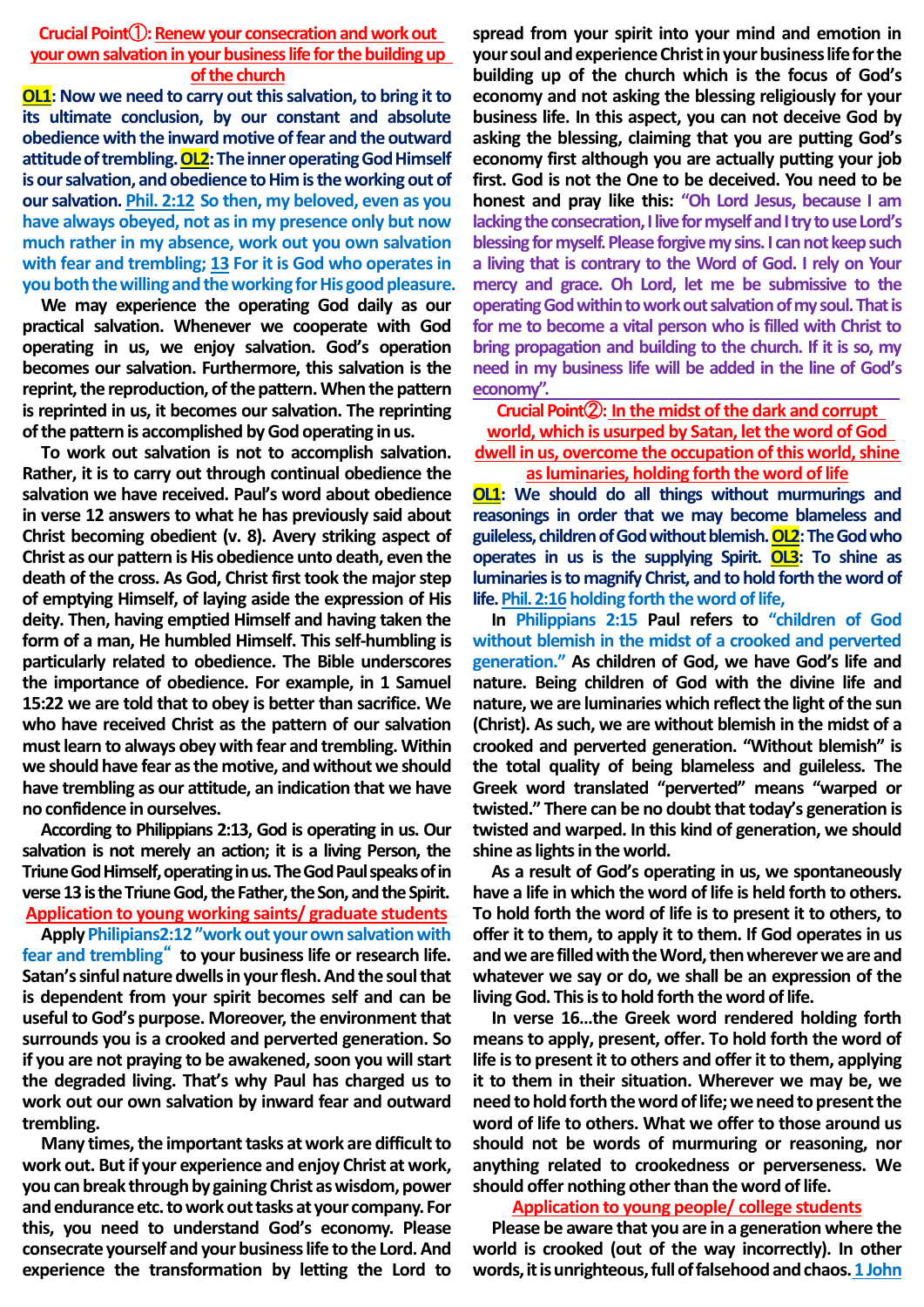**2:15 Do not love the world nor the things in the world. If anyone loves the world, love for the Father is not in him; 16 Because all that is in the world, the lust of the flesh and the lust of the eyes and the vainglory of life, is not of the Father but is of the world. 17 And the world is passing away, and its lust, but he who does the will of God abides forever.**

**FN of verse 16 "the lust of the flesh and the lust of the eyes and the vainglory of life"** : **The lust of the flesh is the passionate desire of the body; the lust of the eyes is the passionate desire of the soul through the eyes; and the vainglory of life is the empty pride, boast, and display of material things, of the present life. These are the components of the world.**

**FN of verse 17 "the world is passing away, and its lust"**: **As the world is against God the Father, so the things in the world, which constitute its lust, are against the will of God. The lust of the world, along with him who loves the world, is passing away, but he who doesthe will of God abides forever.**

**The world is a system established by Satan, which occupies people and prevents them from doing the will of God. It may or may not contain evil things. The purpose of this world is to occupy people and make them useless to God. For example, club activities themselves are not evil. But if club activities make it impossible to attend the Lord's day meeting or go out for the gospel or shepherding, the club activities become the world to the people. Satan's purpose is to occupy people with the world and prevent them from doing the will of God. In order to do the will of God, you must come out of the occupation of the world. While being occupied by this world,**  there is no way to do the will of God.

**The person who carries out God's will last forever, but your time occupied by the world will pass and be wasted. In fact, the part concerning the world in 1 John is the continuation of the words to young men in 2**:**14. "I have written to you, young men, because you are strong and the word of God abides in you and you have overcome the evil one."** 

**Young people of college students, brothers and sisters, you may want to balance the world and the church life since the world is fun. However, you cannot get both of them. Those who love the world are like those lying on the operating table in front of the surgeon. Satan can do whatever he wants with the ones who love the world. It does not matter if you feel that you do not have the power to come out of the world's bondage. Because you do not have the power to overcome the world in the first place. Instead, let the Word of the Lord dwell in you. The Word of the Lord has power, and gives you the power to overcome Satan and the world. Heb. 4**:**12 For the word of God is living and operative and sharper than any two-edged sword, and piercing even to the dividing of soul and spirit and of joints and marrow, and able to discern the thoughts and intentions of the heart.**

**What you need is to exercise the spirit, open inside and pray as follows**:**"Oh Lord Jesus, I want to be the one who does the will of God. But inside me, I do not have the power to reject the world and to come out of the world. Lord Jesus, I cannot do anything but just turn to you and open widely to you. Every morning, I read and pray-read the words. Please let the Word of God dwell in me. I do not trust in me, I trust in the Word of God, and I believe that God's words can be the power in me** 

**and overcome Satan and the world, the system of Satan. Because the Bible says so. May I be able to work out my own salvation, shine as luminaries in the world, and hold forth the word of life to my friends, in cooperation with the inner operating triune God."**

**The people who do the will of God are "blameless and guileless, children of God without blemish in the midst of a crooked and perverted generation, among whom you shine as luminaries in the world, holding forth the word of life."(Phil. 2:15-16) FN of verse 15 "shine as luminaries"**:**The Greek word refers to luminaries that reflect the light of the sun. As such luminaries, the believers shine in the world. They do not possess any light in themselves but have a heavenly ability to reflect the light of Christ.** 

# **Crucial Point③: Pray-read the Word, sing-read the hymnal, and enjoy the word of Christ to let the word dwell in us richly. Then pray for new believers and visit them.**

**OL1: The only way to live Christ is to be saturated with the word of life. The word of life is the living breath of God, the Spirit who gives life. OL2: We need to pray-read the Word, receiving the word of God by means of all prayer and petition. OL3: We need to sing-read the Word, letting the word of Christ dwell in us richly in all wisdom by singing. Col. 3:16 Let the word of Christ dwell in you richly in all wisdom, teaching and admonishing one another with psalms and hymns and spiritual songs, singing with grace in your hearts to God. Eph. 5:18-19 …Be filled in spirit, speaking to one another in psalms and hymns and spiritual songs, singing and psalming** with your heart to the Lord. 6:17 And receive...the sword of the **Spirit, which Spirit is the word of God, 18By means of all prayer and petition, praying at every time in spirit and watching unto** 

**In Ephesians 6:17 and 18 Paul tells us to receive the sword of the Spirit, which is the word of God, by means of all prayer and petition. Here Paul covers the aspects both of the Word and of the Spirit. Furthermore, he tells us to receive the Word of God by means of all prayer, praying at every time in spirit. We may receive the Word of God by means of all kinds of prayer: audible prayer and silent prayer, long prayer and short prayer, quick prayer and slow prayer, private prayer and public prayer.**

**this in all perseverance and petition concerning all the saints…**

**To take the Word of God by means of prayer is to prayread the Word. Whenever we come to the Word of God, we should not merely exercise our eyes to read or our mind to understand, but also exercise our spirit…. Our reading of the Bible should be mingled with prayer. This is pray-reading…**  When we pray-read the Word, the Word becomes to us the **living breath of God, the Spirit. As a result, we are watered, nourished, refreshed, and enlightened….The Bible becomes in our experience the nourishing Spirit.**

**Many of us have read the Bible for years without realizing that we can receive the Word of God by singing. Is it your practice to take a verse of the Bible not only by reading, but also by singing? Christians have been taught to study the Bible and to read it, but not to sing it. We are thankful for the recovery of pray-reading the Word. Now we must go on to sing-read the Word of God. We need to letthe word of Christ dwell in us richly in all wisdom by singing. This is not my teaching; it is the charge given by the apostle Paul in Colossians 3:16.**

**If we sincerely desire to be saturated with the living Word**